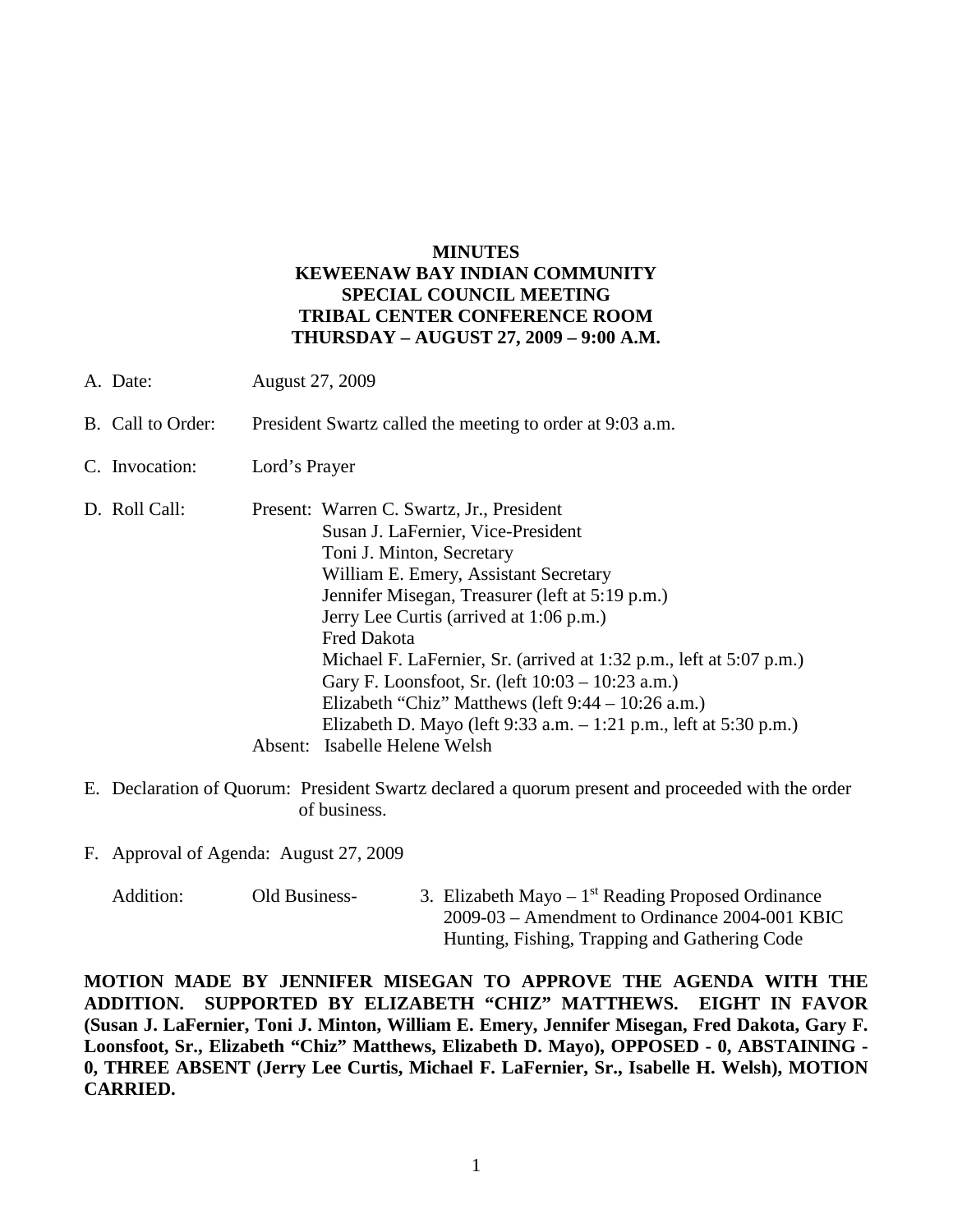- G. For Your Information:
	- 1. Indian Nations Law Update July 2009 Article KBIC v. Rising, 2009 Sales and Use Taxes
	- 2. 66<sup>th</sup> NCAI Annual Convention October 11-17, 2009 Palm Springs, CA
	- 3. The Women's Center of Marquette and Alger Counties Recruiting Native Board Members
	- 4. Review of Approved/Pending/Denied Grants July August 2009 from the CEO Office
	- 5. An Invite to The Rockin' Eagle Radio Studios at the Quincy Center in Hancock to celebrate the return of "Deve at Dawn" Show - September 4, 2009
- H. Approval of Meeting Minutes:
	- 1. May 7, 2009

**MOTION MADE BY ELIZABETH D. MAYO TO APPROVE THE MAY 7, 2009 MEETING MINUTES. SUPPORTED BY JENNIFER MISEGAN. SEVEN IN FAVOR (Susan J. LaFernier, Toni J. Minton, William E. Emery, Jennifer Misegan, Gary F. Loonsfoot, Sr., Elizabeth "Chiz" Matthews, Elizabeth D. Mayo), OPPOSED - 0, ABSTAINING - 0, FOUR ABSENT (Jerry Lee Curtis, Fred Dakota, Michael F. LaFernier, Sr., Isabelle H. Welsh), MOTION CARRIED.**

(Fred Dakota out of the room)

2. May 8, 2009

**MOTION MADE BY ELIZABETH D. MAYO TO APPROVE THE MAY 8, 2009 MEETING MINUTES. SUPPORTED BY WILLIAM E. EMERY. SEVEN IN FAVOR (Susan J. LaFernier, Toni J. Minton, William E. Emery, Jennifer Misegan, Gary F. Loonsfoot, Sr., Elizabeth "Chiz" Matthews, Elizabeth D. Mayo), OPPOSED - 0, ABSTAINING - 0, FOUR ABSENT (Jerry Lee Curtis, Fred Dakota, Michael F. LaFernier, Sr., Isabelle H. Welsh), MOTION CARRIED.**

(Fred Dakota out of the room)

- I. Old Business:
	- 1. Elizabeth Mayo 1st Reading Proposed Ordinance 2009-03 Amendment to Ordinance 2004- 001 KBIC Hunting, Fishing, Trapping and Gathering Code Title 10 – Section 10.258 Commercial Fishing Season Restrictions. The Council will proofread chapter 10 for the September 3<sup>rd</sup> meeting.

## **Elizabeth Mayo left at 9:33 a.m.**

President Swartz read the 1<sup>st</sup> Reading of Proposed Ordinance. [Schedule the 2<sup>nd</sup> Reading later in the meeting]

**Break: 9:36 – 9:49 a.m.**

## **Elizabeth Matthews left at 9:44 a.m.**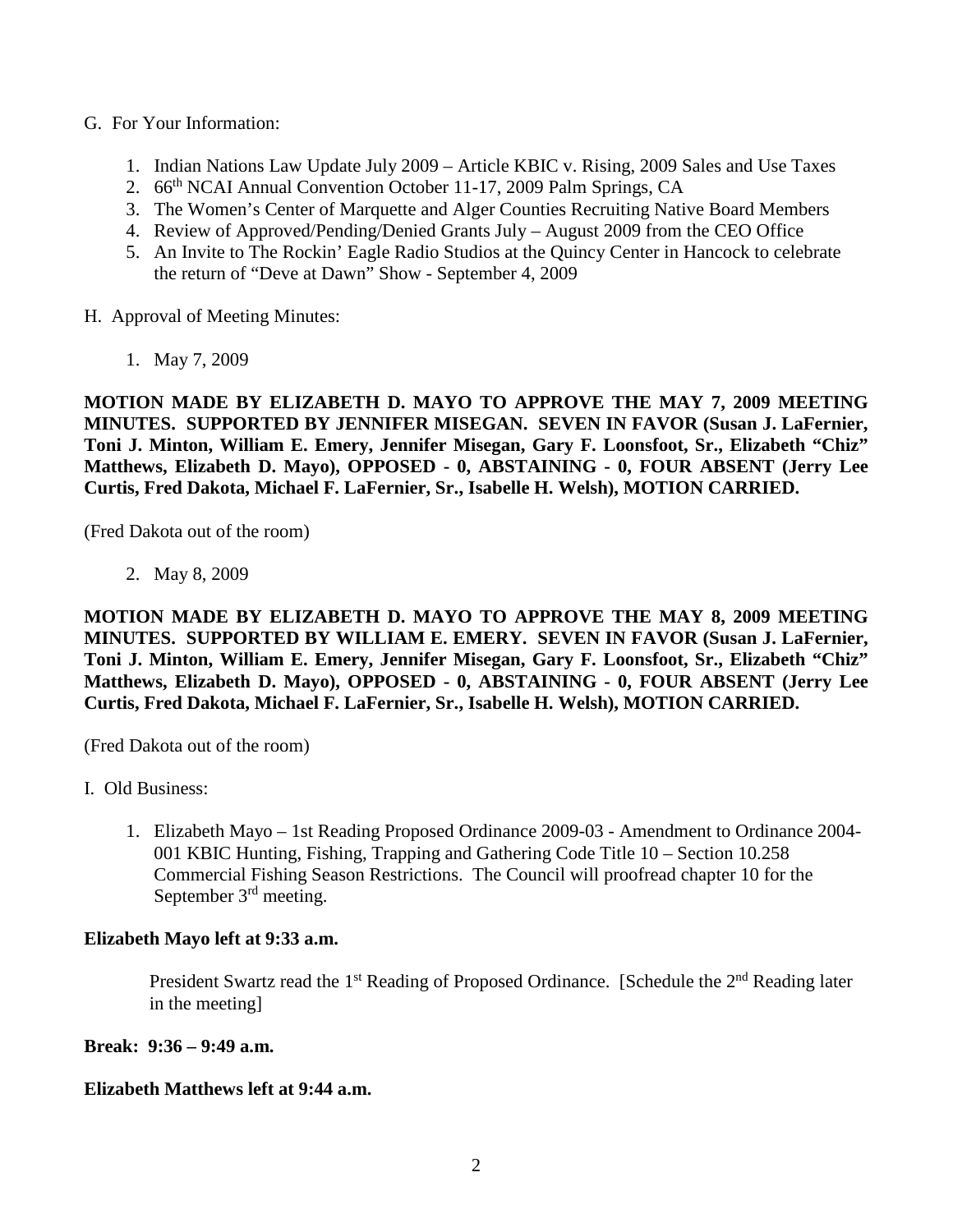2. Comprehensive Plan Review/Gregg Nominelli, Economic Developer/Donna Fredrickson

Reviewed pages 15 – 19.

**Gary Loonsfoot, Sr. left 10:03 – 10:23 a.m.**

**Elizabeth Matthews returned at 10:26 a.m.**

**Break: 10:44 – 10:54 a.m.**

3. Larry Denomie III, CEO - FY09 Building Inspector Budget for Approval

**MOTION MADE BY JENNIFER MISEGAN TO APPROVE THE FY09 BUILDING INSPECTOR BUDGET IN THE AMOUNT OF \$8,575.00. SUPPORTED BY WILLIAM E. EMERY. SEVEN IN FAVOR (Susan J. LaFernier, Toni J. Minton, William E. Emery, Jennifer Misegan, Fred Dakota, Gary F. Loonsfoot, Sr., Elizabeth "Chiz" Matthews), OPPOSED - 0, ABSTAINING - 0, FOUR ABSENT (Jerry Lee Curtis, Michael F. LaFernier, Sr., Elizabeth D. Mayo, Isabelle H. Welsh), MOTION CARRIED.**

- J. New Business:
	- 1. Carole LaPointe, Health Director Resolution KB-1697-2009 I.H.S. Title V Self-Governance Compact. Multi-year funding agreement October 1, 2009 – September 30, 2012

**MOTION MADE BY GARY F. LOONSFOOT, SR. TO APPROVE RESOLUTION KB-1697- 2009 I.H.S. TITLE V SELF-GOVERNANCE COMPACT. SUPPORTED BY WILLIAM E. EMERY. SEVEN IN FAVOR (Susan J. LaFernier, Toni J. Minton, William E. Emery, Jennifer Misegan, Fred Dakota, Gary F. Loonsfoot, Sr., Elizabeth "Chiz" Matthews), OPPOSED - 0, ABSTAINING - 0, FOUR ABSENT (Jerry Lee Curtis, Michael F. LaFernier, Sr., Elizabeth D. Mayo, Isabelle H. Welsh), MOTION CARRIED.**

2. Jeff Lamson, Maintenance – Bids (3) for Repair of Casino Entrance

**MOTION MADE BY FRED DAKOTA TO APPROVE DP CONSTRUCTION IN THE AMOUNT OF \$6,700.00 FOR REPAIRS TO THE CASINO ENTRANCE. SUPPORTED BY WILLIAM E. EMERY. SIX IN FAVOR (Susan J. LaFernier, Toni J. Minton, William E. Emery, Jennifer Misegan, Fred Dakota, Gary F. Loonsfoot, Sr.), ONE OPPOSED (Elizabeth "Chiz" Matthews), ABSTAINING - 0, FOUR ABSENT (Jerry Lee Curtis, Michael F. LaFernier, Sr., Elizabeth D. Mayo, Isabelle H. Welsh), MOTION CARRIED.**

President Swartz asked Jeff Lamson to relay the message that the Council would like a tribal member on the job.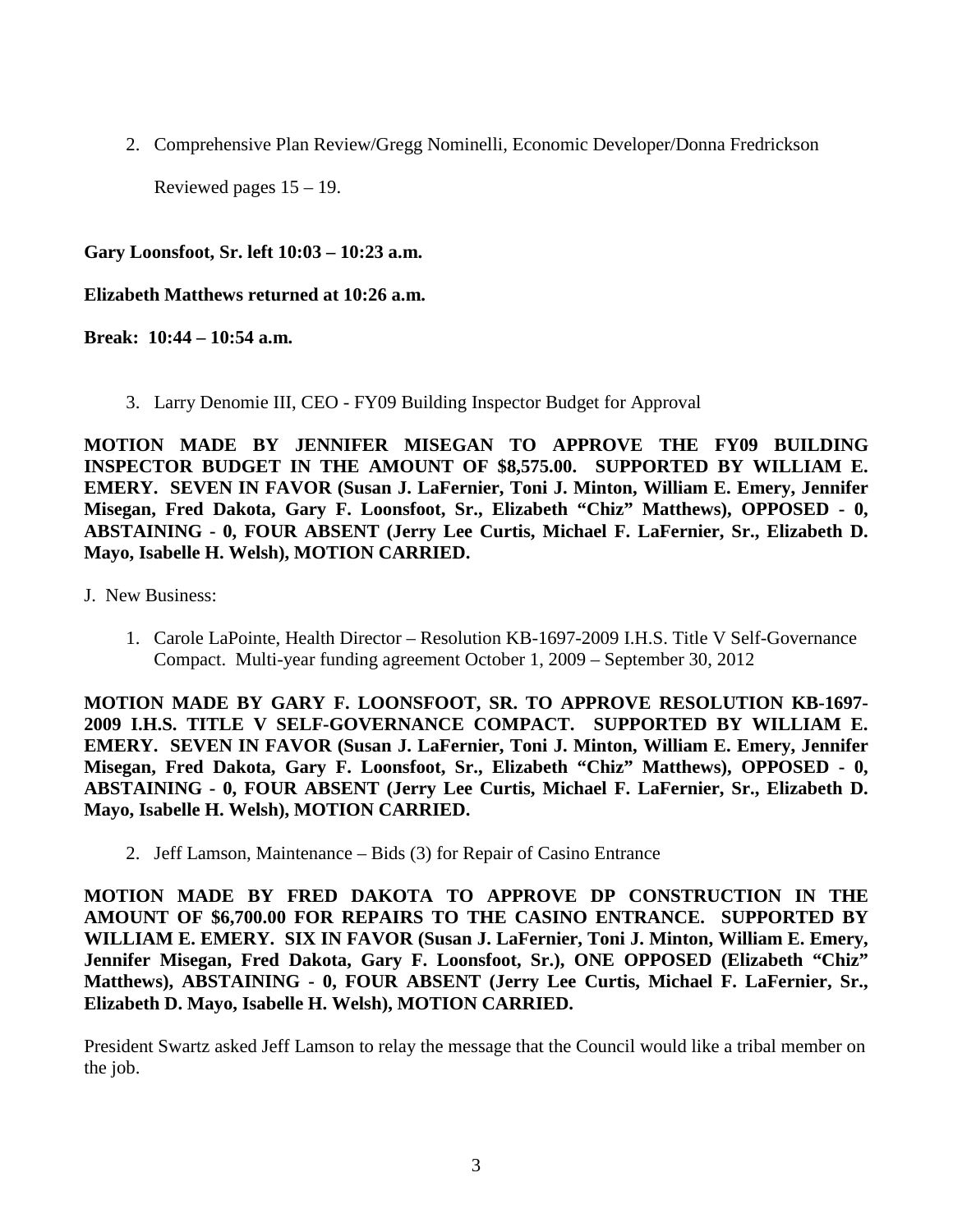- 3. David Osmak, BIA Forestry
	- a) FY09 Timber Stand Improvement (TSI) List The Natural Resource Committee reviewed and recommended applicants

**MOTION MADE BY GARY F. LOONSFOOT, SR. TO APPROVE THE FY09 TIMBER STAND IMPROVEMENT LIST AS PRESENTED. SUPPORTED BY ELIZABETH "CHIZ" MATTHEWS. SEVEN IN FAVOR (Susan J. LaFernier, Toni J. Minton, William E. Emery, Jennifer Misegan, Fred Dakota, Gary F. Loonsfoot, Sr., Elizabeth "Chiz" Matthews), OPPOSED - 0, ABSTAINING - 0, FOUR ABSENT (Jerry Lee Curtis, Michael F. LaFernier, Sr., Elizabeth D. Mayo, Isabelle H. Welsh), MOTION CARRIED.**

> b) Resolution KB-1706-2009 Forest Management Deduction (10%) Account Expenditure Plan FY10

**MOTION MADE BY GARY F. LOONSFOOT, SR. TO APPROVE RESOLUTION KB-1706- 2009 FOREST MANAGEMENT DEDUCTION PLAN FY10. SUPPORTED BY SUSAN J. LAFERNIER. SEVEN IN FAVOR (Susan J. LaFernier, Toni J. Minton, William E. Emery, Jennifer Misegan, Fred Dakota, Gary F. Loonsfoot, Sr., Elizabeth "Chiz" Matthews), OPPOSED - 0, ABSTAINING - 0, FOUR ABSENT (Jerry Lee Curtis, Michael F. LaFernier, Sr., Elizabeth D. Mayo, Isabelle H. Welsh), MOTION CARRIED.**

> c) Contract Modification Request for reforestation in areas affected by the Pinery Fire and others.

**MOTION MADE BY WILLIAM E. EMERY TO APPROVE THE REQUEST TO CONTRACT AN ADDITIONAL \$19,000.00 FROM THE BIA MICHIGAN AGENCY FOR TIMBER STAND IMPROVEMENT AND TREE PLANTING. SUPPORTED BY FRED DAKOTA. SEVEN IN FAVOR (Susan J. LaFernier, Toni J. Minton, William E. Emery, Jennifer Misegan, Fred Dakota, Gary F. Loonsfoot, Sr., Elizabeth "Chiz" Matthews), OPPOSED - 0, ABSTAINING - 0, FOUR ABSENT (Jerry Lee Curtis, Michael F. LaFernier, Sr., Elizabeth D. Mayo, Isabelle H. Welsh), MOTION CARRIED.**

4. Larry Denomie III, CEO – Proposed Amendments to Personnel Policies

No Smoking and Chewing Tobacco Policy 23.0 Theft 24.0 Zero Tolerance for Theft on or off duty while on KBIC Property 24.1

**MOTION MADE BY ELIZABETH "CHIZ" MATTHEWS TO APPROVE THE PROPOSED AMENDMENT TO THE GOVERNMENT PERSONNEL POLICY 23.0 NO SMOKING AND CHEWING TOBACCO POLICY. SUPPORTED BY GARY F. LOONSFOOT, SR. SEVEN IN FAVOR (Susan J. LaFernier, Toni J. Minton, William E. Emery, Jennifer Misegan, Fred Dakota, Gary F. Loonsfoot, Sr., Elizabeth "Chiz" Matthews), OPPOSED - 0, ABSTAINING - 0, FOUR ABSENT (Jerry Lee Curtis, Michael F. LaFernier, Sr., Elizabeth D. Mayo, Isabelle H. Welsh), MOTION CARRIED.**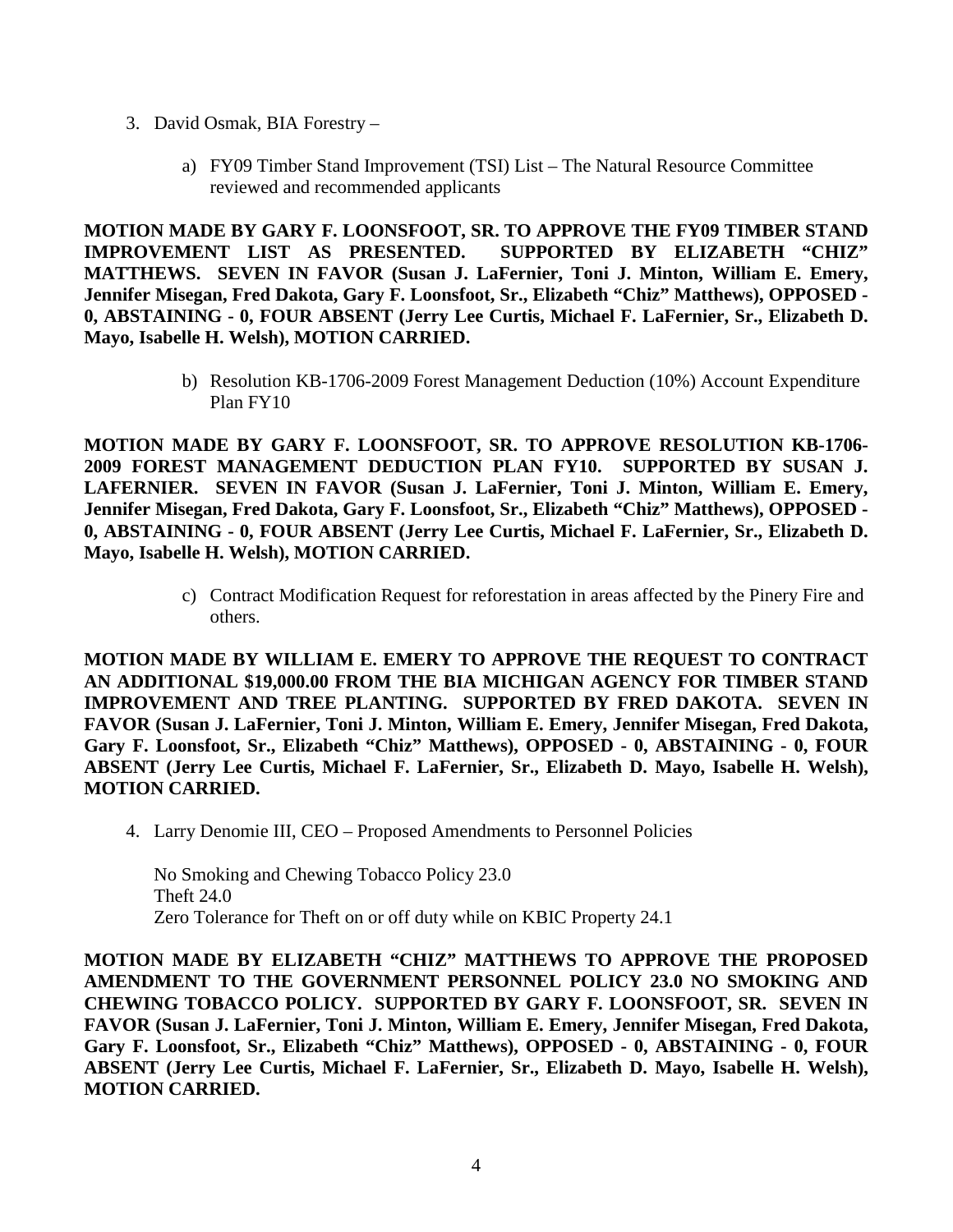**MOTION MADE BY GARY F. LOONSFOOT, SR. TO TABLE THE PROPOSED AMENDMENT TO THE PERSONNEL POLICY 24.0 ON THEFT UNTIL IT CAN BE REWRITTEN. SUPPORTED BY WILLIAM E. EMERY. SEVEN IN FAVOR (Susan J. LaFernier, Toni J. Minton, William E. Emery, Jennifer Misegan, Fred Dakota, Gary F. Loonsfoot, Sr., Elizabeth "Chiz" Matthews), OPPOSED - 0, ABSTAINING - 0, FOUR ABSENT (Jerry Lee Curtis, Michael F. LaFernier, Sr., Elizabeth D. Mayo, Isabelle H. Welsh), MOTION CARRIED.**

5. Warren C. Swartz, Jr., President – Resolution KB-1707-2009 - NCAI Annual Tribal Membership Renewal and payment of \$10,000.00 dues based on our Tribal membership

**MOTION MADE BY WILLIAM E. EMERY TO APPROVE RESOLUTION KB-1707-2009 NCAI MEMBERSHIP RENEWAL. SUPPORTED BY JENNIFER MISEGAN. SIX IN FAVOR (Susan J. LaFernier, Toni J. Minton, William E. Emery, Jennifer Misegan, Gary F. Loonsfoot, Sr., Elizabeth "Chiz" Matthews), ONE OPPOSED (Fred Dakota), ABSTAINING - 0, FOUR ABSENT (Jerry Lee Curtis, Michael F. LaFernier, Sr., Elizabeth D. Mayo, Isabelle H. Welsh), MOTION CARRIED.**

- K. Closed Session:
	- 1. Debbie Picciano, General Assistance Department Head Update
	- 2. Todd Warner, NRD Department Head Update
	- 3. Jerry Lee Curtis, New Day Department Head Update
	- 4. Francois Hosh LaPointe, CFO OASIS System Overview
	- 5. Jennifer Misegan, Treasurer Donations
	- 6. John Baker, Attorney
	- 7. Larry Denomie III, CEO
	- 8. Warren C. Swartz, Jr., President

**MOTION MADE BY WILLIAM E. EMERY TO GO INTO CLOSED SESSION AT 11:48 A.M. SUPPORTED BY GARY F. LOONSFOOT, SR. SIX IN FAVOR (Susan J. LaFernier, Toni J. Minton, William E. Emery, Jennifer Misegan, Gary F. Loonsfoot, Sr., Elizabeth "Chiz" Matthews), ONE OPPOSED (Fred Dakota), ABSTAINING - 0, FOUR ABSENT (Jerry Lee Curtis, Michael F. LaFernier, Sr., Elizabeth D. Mayo, Isabelle H. Welsh), MOTION CARRIED.**

**Lunch: 11:49 a.m. – 1:06 p.m.**

**Jerry Lee Curtis arrived at 1:06 p.m.**

**Popcorn returned from lunch at 1:21 p.m.** 

**Mike LaFernier, Sr. arrived at 1:32 p.m.**

**Break: 2:41 – 2:54 p.m.**

**Mike LaFernier, Sr. left at 5:07 p.m.**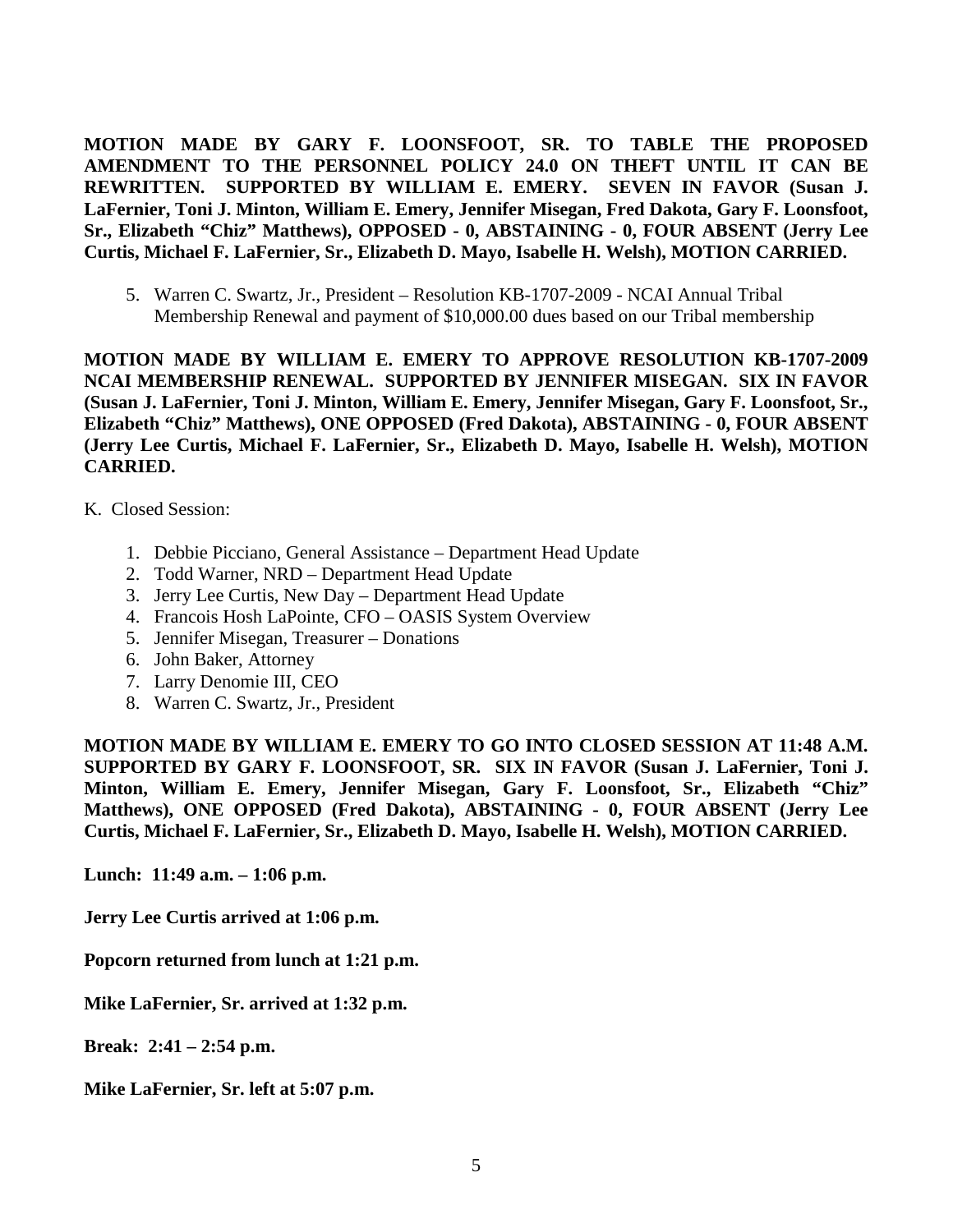**Jennifer Misegan left at 5:19 p.m.**

**Elizabeth Mayo left at 5:30 p.m.**

**MOTION MADE BY GARY F. LOONSFOOT, SR. TO GO INTO OPEN SESSION AT 5:33 P.M. SUPPORTED BY WILLIAM E. EMERY. SEVEN IN FAVOR (Susan J. LaFernier, Toni J. Minton, William E. Emery, Jerry Lee Curtis, Fred Dakota, Gary F. Loonsfoot, Sr., Elizabeth "Chiz" Matthews), OPPOSED - 0, ABSTAINING - 0, FOUR ABSENT (Jennifer Misegan, Michael F. LaFernier, Sr., Elizabeth D. Mayo, Isabelle H. Welsh), MOTION CARRIED.**

Fischer Biological Consulting LLC – Review of Hatchery Systems with recommendations and cost estimates for improvements

**MOTION MADE BY GARY F. LOONSFOOT, SR. TO APPROVE THE CONSULTANT AGREEMENT BETWEEN KBIC AND THE FISCHER BIOLOGICAL CONSULTING LLC**  FOR \$2,500.00 FOR THE HATCHERY IMPROVEMENTS. SUPPORTED BY SUSAN J. **LAFERNIER. SEVEN IN FAVOR (Susan J. LaFernier, Toni J. Minton, William E. Emery, Jerry Lee Curtis, Fred Dakota, Gary F. Loonsfoot, Sr., Elizabeth "Chiz" Matthews), OPPOSED - 0, ABSTAINING - 0, FOUR ABSENT (Jennifer Misegan, Michael F. LaFernier, Sr., Elizabeth D. Mayo, Isabelle H. Welsh), MOTION CARRIED.**

August 2009 Donations –

**MOTION MADE BY ELIZABETH "CHIZ" MATTHEWS TO APPROVE THE AUGUST 2009 DONATIONS IN THE AMOUNT OF \$3,700.00 AS FOLLOWS: FOUR THUNDERS DRUM \$200.00, MACKINAC ISLAND WOMEN'S RETREAT \$1,000.00, SALVATION ARMY \$500.00, AND PARADE OF NATIONS \$2,000.00. SUPPORTED BY WILLIAM E. EMERY. SIX IN FAVOR (Susan J. LaFernier, Toni J. Minton, William E. Emery, Fred Dakota, Gary F. Loonsfoot, Sr., Elizabeth "Chiz" Matthews), OPPOSED - 0, ONE ABSTAINING (Jerry Lee Curtis), FOUR ABSENT (Jennifer Misegan, Michael F. LaFernier, Sr., Elizabeth D. Mayo, Isabelle H. Welsh), MOTION CARRIED.**

Michigan Indian Legal Services Fees –

**MOTION MADE BY GARY F. LOONSFOOT, SR. TO WAIVE THE \$20 FEE FOR MICHIGAN INDIAN LEGAL SERVICES. SUPPORTED BY FRED DAKOTA. SEVEN IN FAVOR (Susan J. LaFernier, Toni J. Minton, William E. Emery, Jerry Lee Curtis, Fred Dakota, Gary F. Loonsfoot, Sr., Elizabeth "Chiz" Matthews), OPPOSED - 0, ABSTAINING - 0, FOUR ABSENT (Jennifer Misegan, Michael F. LaFernier, Sr., Elizabeth D. Mayo, Isabelle H. Welsh), MOTION CARRIED.**